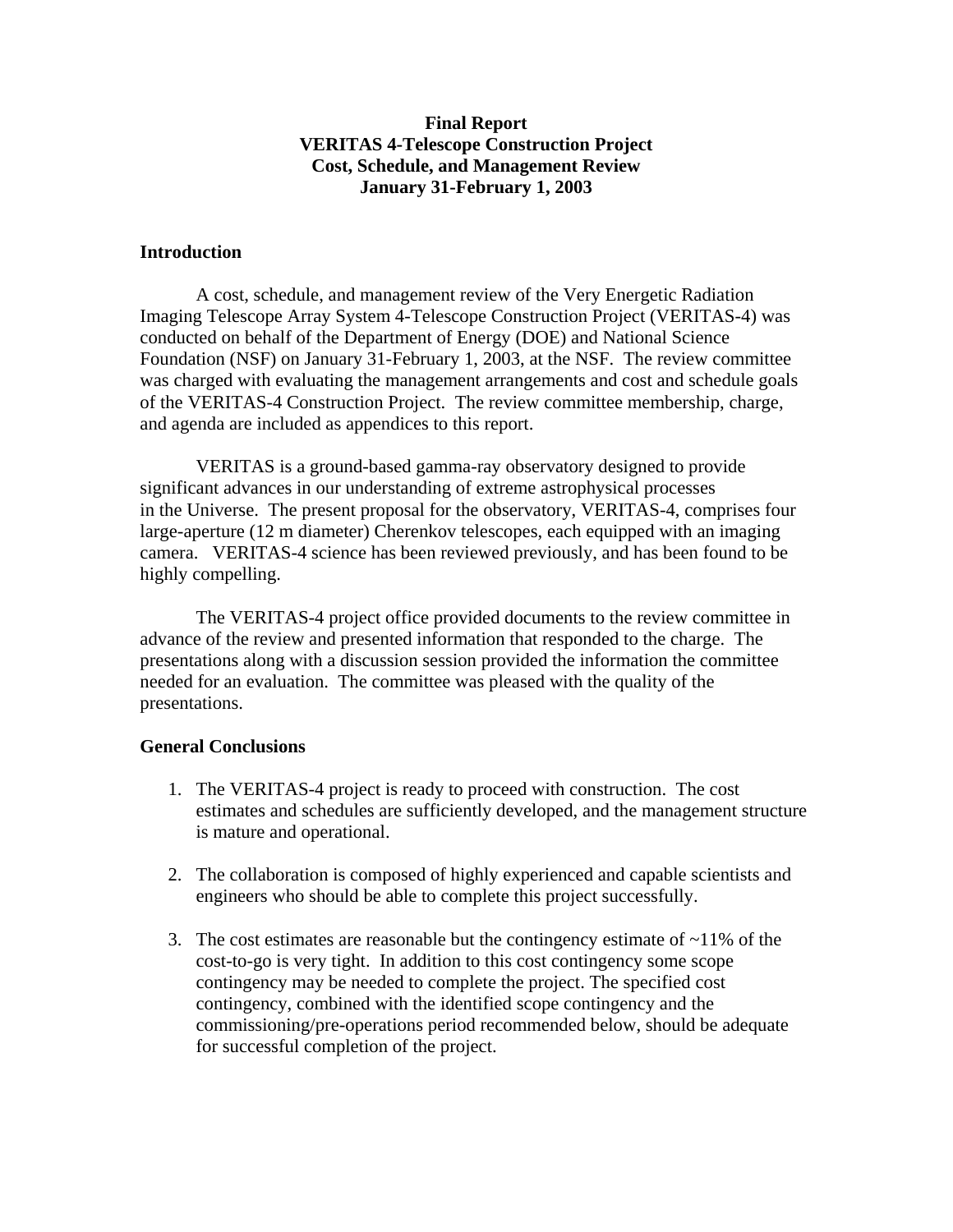- 4. The aggressive schedule is desirable for project management purposes but the corresponding milestone for project completion, defined as first light for the fourth telescope, has very little schedule contingency. The schedule should include an integrated commissioning/pre-operational period, possibly of six months duration, after construction completion.
- 5. The schedule and cost baseline are highly dependent on the proposed annual funding plan, and delays in funding may jeopardize the schedules and increase the cost of the project.
- 6. Timely base program support for collaborating groups is essential.

#### **Response to Questions in the Charge**

**(1) Are the technical, cost, and schedule goals of the construction project well defined, understood and agreed to by all participants?** 

 Presentations and background written material were given to the panel on all these issues.

 The technical goals are very clearly defined and well mapped to the scientific goals of the project.

 The cost is unusually well defined for a project of this type and at this stage of development, mainly because of knowledge gained from building the prototype telescope. In many cases precise cost quotes are available for key parts of the construction, reducing the overall uncertainty in total cost estimation.

 The project schedule is well defined, but aggressive. Important uncertainties in the schedule come from factors outside the control of the VERITAS management group for example, the funding profile will inevitably have any impact on how well the project can keep to the schedule, which itself inevitably has some cost impact. Nevertheless, we support the aggressive schedule.

 Based on the evidence presented to us, the technical, cost and schedule goals of the construction project have all been very well defined and understood - probably rather better defined that most projects of this type at this stage of their life cycle. Not all participants - in particular the European collaborators - were represented at our review meeting, but the project managers have ensured that reasonably good communication is maintained between all partners, so we are confident that all partners have agreed to these goals.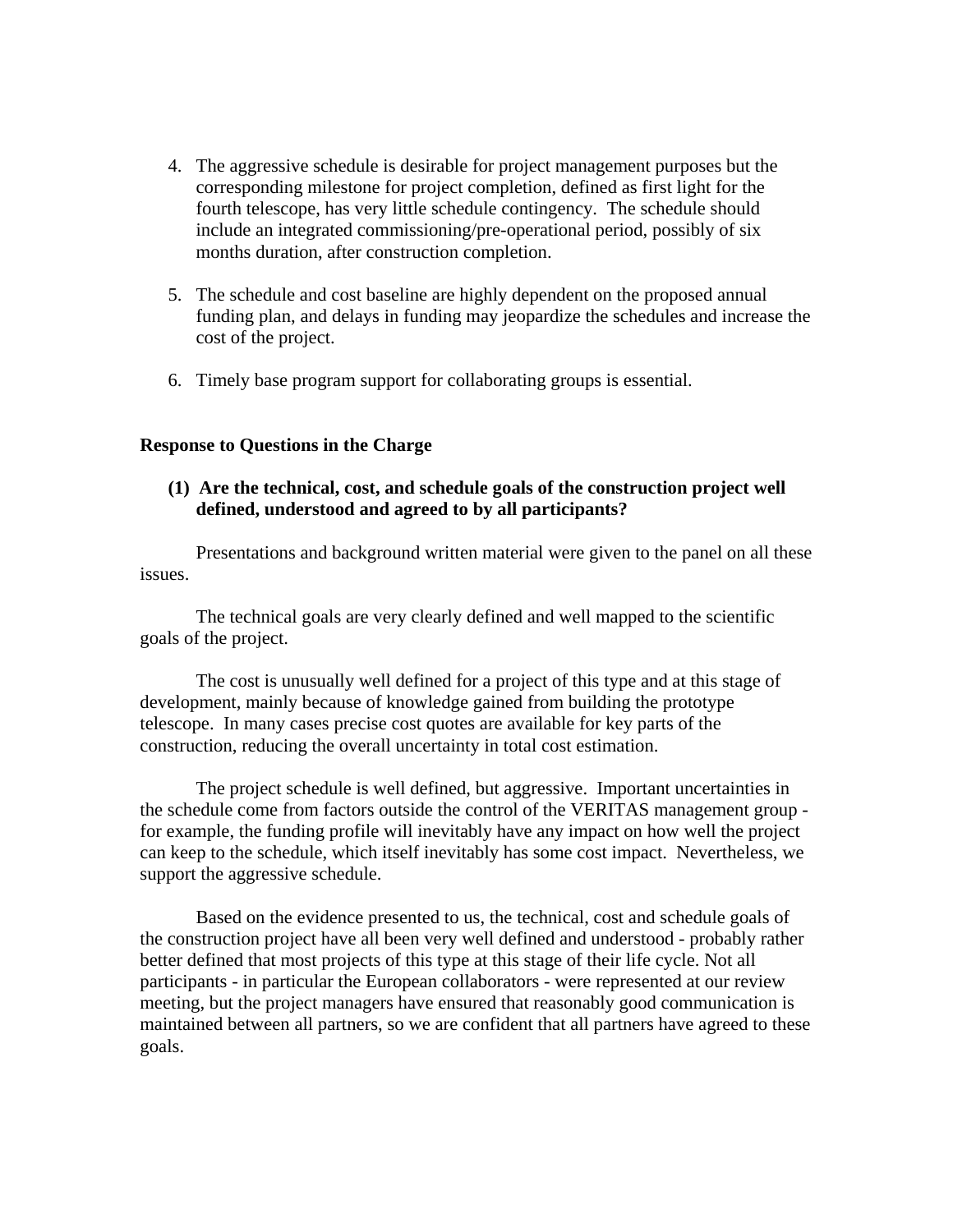#### **(2) Are the project management arrangements appropriately structured to meet the project goals?**

The VERITAS-4 collaboration consists of full members from ten institutions (Iowa State, McGill, N.U.I. Dublin, Purdue, Chicago, U.C.L.A., Leeds, Utah, and Washington University) plus approximately a dozen Associate members. McGill is a recent addition to the collaboration, joining after the proposal was submitted. A detailed and complete Teaming Agreement, spelling out the management plan, has been signed by all collaborating institutions and was made available to the panel. The VERITAS project office consists of the Project Manager (Criswell), Deputy Project Manager (Gibbs), Project Scientist (Weekes), Project Engineer (Williams) and Administrative Assistant (Gardner). The VERITAS Executive Committee (VEC), which consists of 11 senior members of the collaboration, sets policy on issues such as scientific policy, membership, publications, and provides guidance to the project office. The VEC has monthly telephone conference calls.

The Collaboration is mature. The core group has been working together on ground-based gamma-ray astrophysics for more than 20 yrs. The full team now has experience with the prototype telescope. The addition of the Deputy Project Manager has helped to form a strong management team. The VERITAS Project Office is fully staffed, and has been operating for 2-3 yrs.

The construction project is organized in a WBS consisting of 22 subprojects. Each subproject has a designated leader, and the subproject leaders report to the Project Office. The Project Manager holds the contingency for the entire project. In addition, technical Group Coordinators are assigned to ensure that the technical activities and interfaces between the subprojects are coherent. The Groups are Optics/Mechanics, comprising 3 subprojects; Camera, comprising 12 subprojects; Software, comprising 4 subprojects; and Management, comprising 3 subprojects.

The management structure has obviously served the collaboration very well. The individual subprojects have developed their work and spending plans under the guidance and coordination of the Project Office; and the technical design is coherent, appropriate in scope, and well thought through. Despite severe lack of funding of several key institutions, fiscal upheaval due to partial withdrawal of Smithsonian, and great uncertainty over the full life of the project, the team is strong, coherent, and ready to move from R&D to construction.

 To reduce costs and risks, flexible procurement strategies will be desirable and should be accommodated by the managing organization (SAO) and the other collaborating institutions, e.g., contracts with multi-year funding options.

Given the inherent difficulties of multi-agency oversight, and the tight schedule and tight contingency, the panel suggests that the agencies very quickly begin working together with the managing organization (Smithsonian) to form an agency oversight group. The oversight group should work with the VERITAS-4 team to define modes of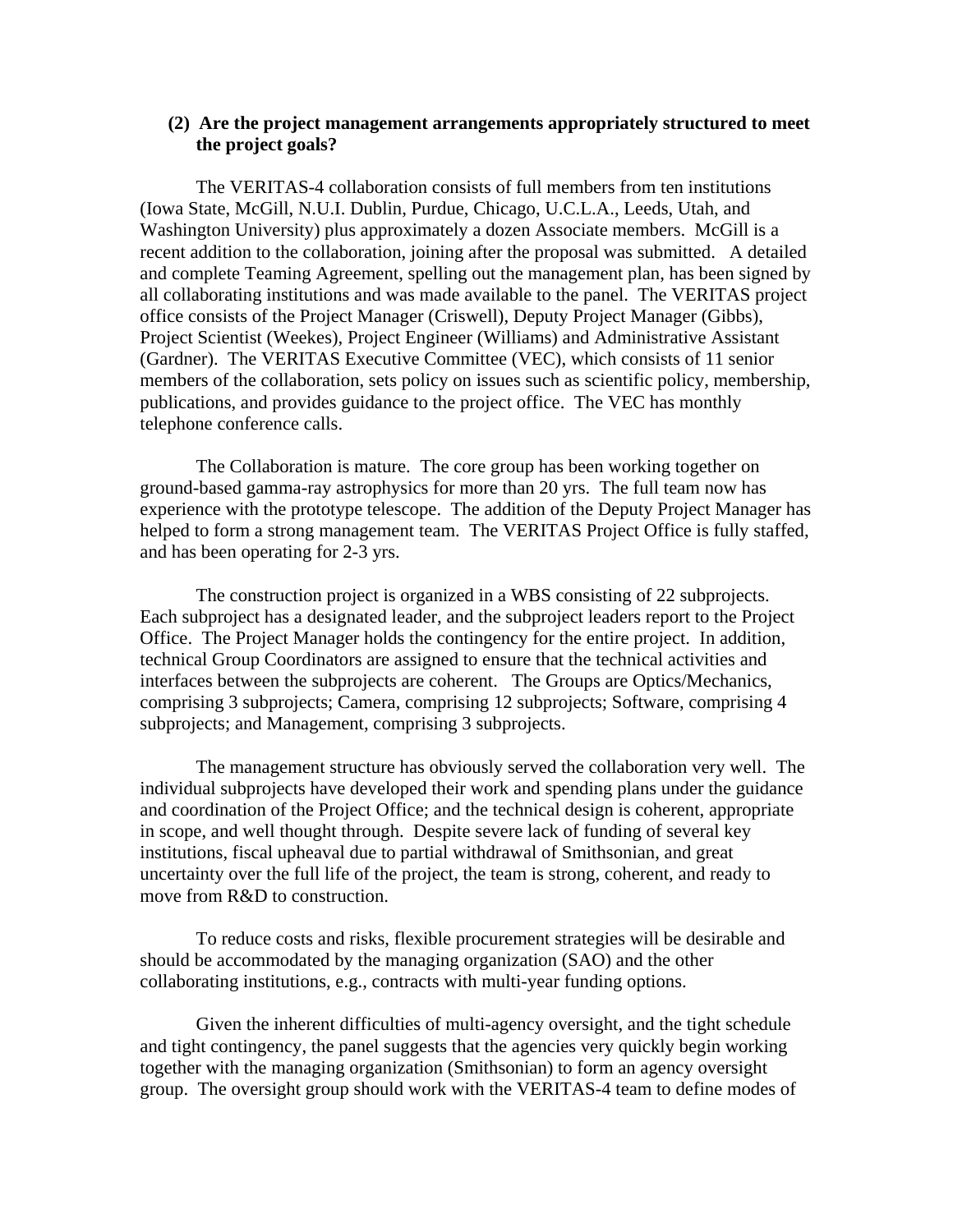reporting and spending authority. It would be simplest if the group could designate a single point of contact for the VERITAS-4 team and to organize the group meetings. The panel recommends a modest review of the project soon after Telescope 1 is complete and verified, and then status reviews approximately annually at appropriate milestones. Furthermore, there should be some formal mechanism for the Project Office to communicate project status, including change control actions and use of contingency, to the agencies at regular intervals. It is very important that this mechanism be appropriate in scope, given the relatively small size of the project, so that it is not too burdensome on the VERITAS-4 team. This could be in the form of quarterly reports to the agency oversight group.

#### **(3) Are the project cost estimates well defined, the cost risks understood, and the management systems in place for controlling costs?**

The budget for the project was presented. The project cost estimate was well defined and the cost risks seem to be well understood. There are appropriate management systems in place for controlling the costs.

A contingency (management reserve) of around 11% for the project was presented. At first sight this seems very low. However there are two reasons that this contingency is reasonable. One is that much of the construction is modular – it calls for the construction of four identical telescope and camera systems. The second is that the project is quite advanced – essentially all of the pieces of a prototype telescope have been designed and procured, so that the cost experience of this prototype, which is identical to the telescopes to follow, gives a good guide to the costs of the project. They assigned a 5 to 10% contingency to components for which they already have firm orders or quotes for, 20% on items designed but without firm quotes, and 50% on remaining engineering design work.

The overall project schedule presented was an aggressive "success oriented" schedule, and the committee felt some slippage of the final completion date was not unlikely. The collaboration should estimate the financial implications of such a schedule delay. Based on the discussion during the review it seemed that the cost implication might be of the order of \$250k per six months of delay.

The possibility of de-scoping the project as a response to either cost overruns or schedule delays was discussed during the review. The collaboration suggested two possibilities. One was reducing the number of mirrors by 100 in each telescope, for a saving of \$400k. The second was to omit the outer ring of PMTs in the camera, for a possible total savings of \$600k. While de-scoping, with the consequent loss of science capability, is always unattractive, these two possibilities have the advantage that they could be implemented later in the project if the fiscal realities demanded it, and that the omitted mirrors or PMTs could be added at a later time relatively easily.

The committee was a little surprised at the estimated cost (~\$850k) of the planned support building at the site of the telescopes; it was explained to the committee that the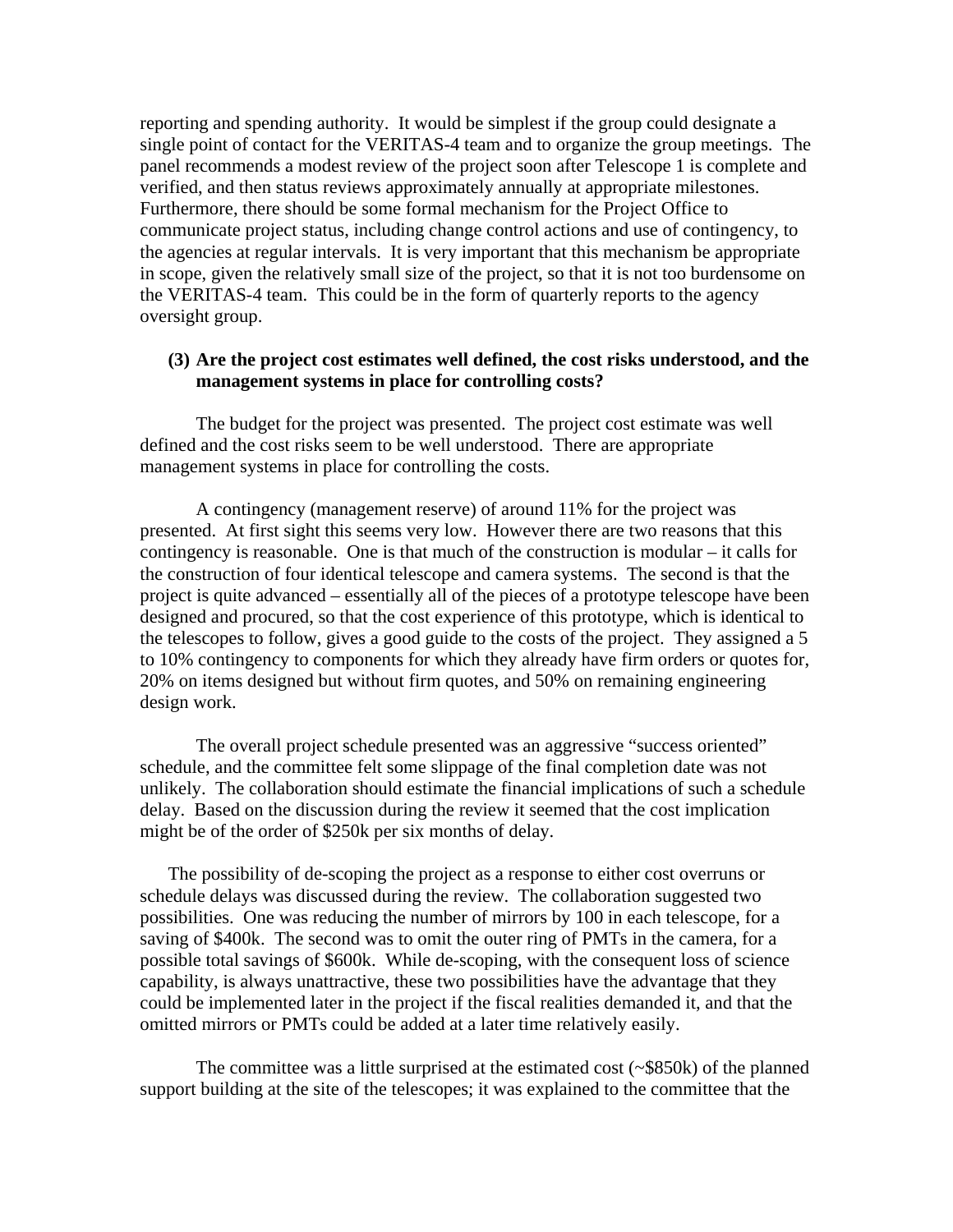Forestry Commission places severe constraints on construction, which results in the relatively high cost. Nevertheless, especially given the possible de-scoping options to be considered, which would potentially have some impact on VERITAS-4 science, we urge the team to look into possibilities of cost savings on the building.

In conclusion the committee feels the specified cost contingency, combined with the identified scope contingency and the recommended commissioning/pre-operations period, is adequate for successful completion of the project.

### **(4) Are the schedules adequately detailed, integrated, and appropriate for measuring progress and are the schedule risks understood?**

The schedule presented appears to be detailed, well integrated and provides reasonable ability to track the project (although a few modifications are planned for tracking purposes). It certainly demonstrates that the project has the necessary tools and personnel in place to proceed. The schedule is very success oriented. In general, critical path tasks do not include explicit schedule contingency. The reason for this is to attempt to inhibit the tendency for comfortable schedules to become self-fulfilling. Although the committee has no objection to this approach, we believe that some slippage is possible.

The presented schedule included three "Decision Dates" which are nominally to be used for the purpose of deciding to proceed with further construction based on successful completion and testing of previous construction. However, due to the desire for a rapid schedule, these dates in fact generally come later than the actual decisions that must be taken to commit to further construction. The dates called out are in fact important milestones and should remain. However, additional "Decision Dates" should be defined.

One approach to new decision dates would be to slightly re-cast the schedule so that the first telescope can be completed, including some evaluation and then proceed with the remaining telescope construction as a single "three telescope" package. This will almost certainly reduce the cost of contracts with vendors and, if done carefully may result in no net slip in the completion date of the project. (Though it may result in some slip in the date for deployment of the second telescope.) Since there appears to be nontrivial budget pressure, this approach may help forestall the need for de-scoping should costs run beyond the currently estimated base plus contingency. The construction of the first telescope and site infrastructure should proceed as rapidly as possible in any case. We urge that during this period the collaboration investigate the possibility of this approach.

Consistent with the scope contingency option, an additional decision point will be required prior to placing the orders for these items.

To prevent delay of Telescope #1 and hence of the overall project, funding is required by 4/1/03.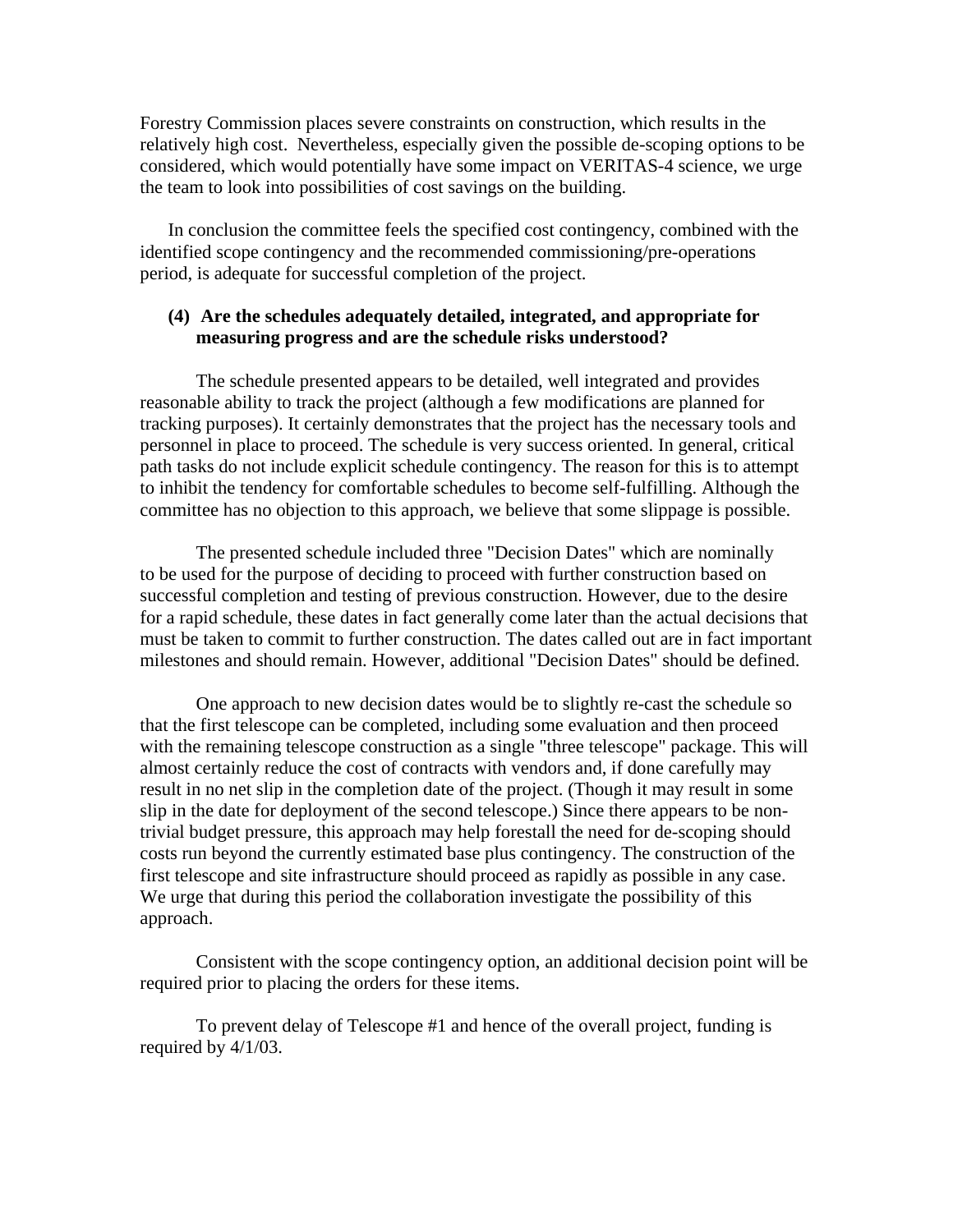A final point of importance is the NSF "base" funding of the institutions. These groups have been working with no base funds and that has now stretched about as thin as is possible. It is critical that a decision on whether to proceed is made promptly and that if favorable that the base program requests are expedited. These contributions are of great importance to the overall plan and success of the project. The committee endorses this funding and suggests proceeding with no additional delays.

### **(5) Are the plans and cost estimates for operations reasonable including on-site facility operations and support for the scientific effort?**

The plans and cost estimates for operations are reasonable for this stage of the project. The estimates should be evaluated again in about a year. The collaboration proposed a cost sharing arrangement for the funding agencies. The actual funding agreements for operations must be developed by the agencies.

The construction of VERITAS-4 is complete when all four telescopes are operational. First light for the final telescope is planned for the end of FY 2005 and FY 2006 is planned as the first year of VERITAS-4 operations.

The proposed operations budget for VERITAS-4 in FY2006 is  $\sim$ \$1,600k. This budget estimate has four components: contributions by international collaborators of ~\$200k; Smithsonian infrastructure support of \$200k; support of the project office at ~\$400k (four positions); and, operational support from the VERITAS-4 base program funding of ~\$800k (40% of the total base program funding of ~\$2,000k). The proposed total annual operations budget is roughly ten percent of the capital cost to construct VERITAS-4.

The Smithsonian support of the Whipple observatory is expected to provide power, water, communications, road and building maintenance, and security for VERITAS as it does for other telescopes.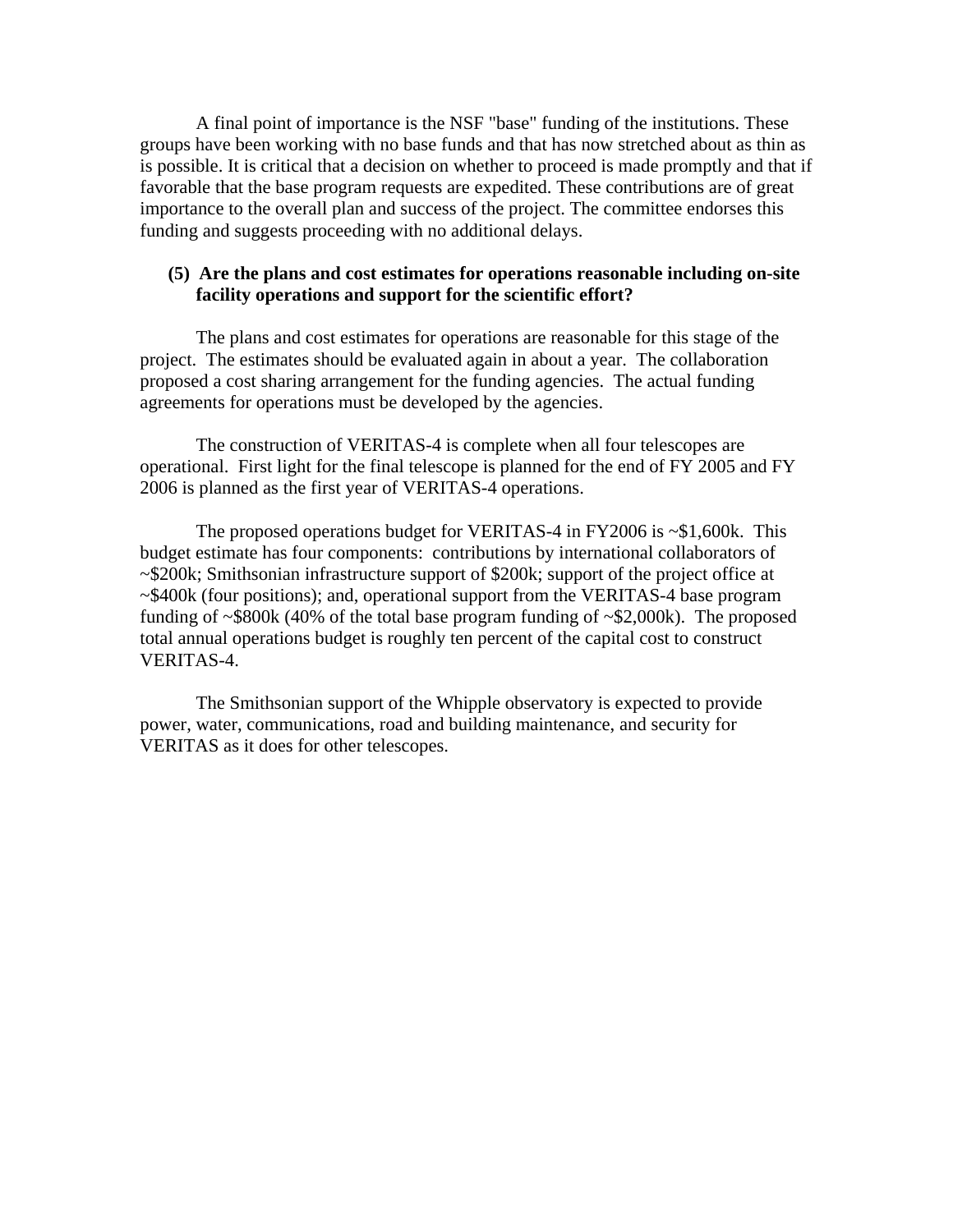# **VERITAS 4-Telescope Construction Project Cost, Schedule, and Management Review January 31-February 1, 2003**

### REVIEW COMMITTEE MEMBERSHIP

Charles Baltay, Yale University Darrel Emerson, National Radio Astronomy Observatory Doug Michael, California Institute of Technology Steven Ritz, National Aeronautics and Space Administration Jim Yeck, Chair, Department of Energy

# **CHARGE**

The panel is charged with evaluating the management arrangements and cost and schedule goals of the VERITAS 4-Telescope Array Construction Project. Specific elements of the charge include a response to the following

### Questions:

- (1) Are the technical, cost, and schedule goals of the construction project well defined, understood and agreed to by all participants?
- (2) Are the project management arrangements appropriately structured to meet the project goals?
- (3) Are the project cost estimates well defined, the cost risks understood, and the management systems in place for controlling costs?
- (4) Are the schedules adequately detailed, integrated, and appropriate for measuring progress and are the schedule risks understood?
- (5) Are the plans and cost estimates for operations reasonable including on-site facility operations and support for the scientific effort?

The panel review is scheduled for Friday, January 31, 2003. A closeout is tentatively planned for Saturday, February 1, 2003.

At least one week prior to the review the VERITAS-4 project will make available to the panel a number of key project documents that relate to the charge including the work breakdown structure, cost estimates, schedules, management plan, and a brief response to recommendations from previous agency sponsored reviews.

### APPENDIX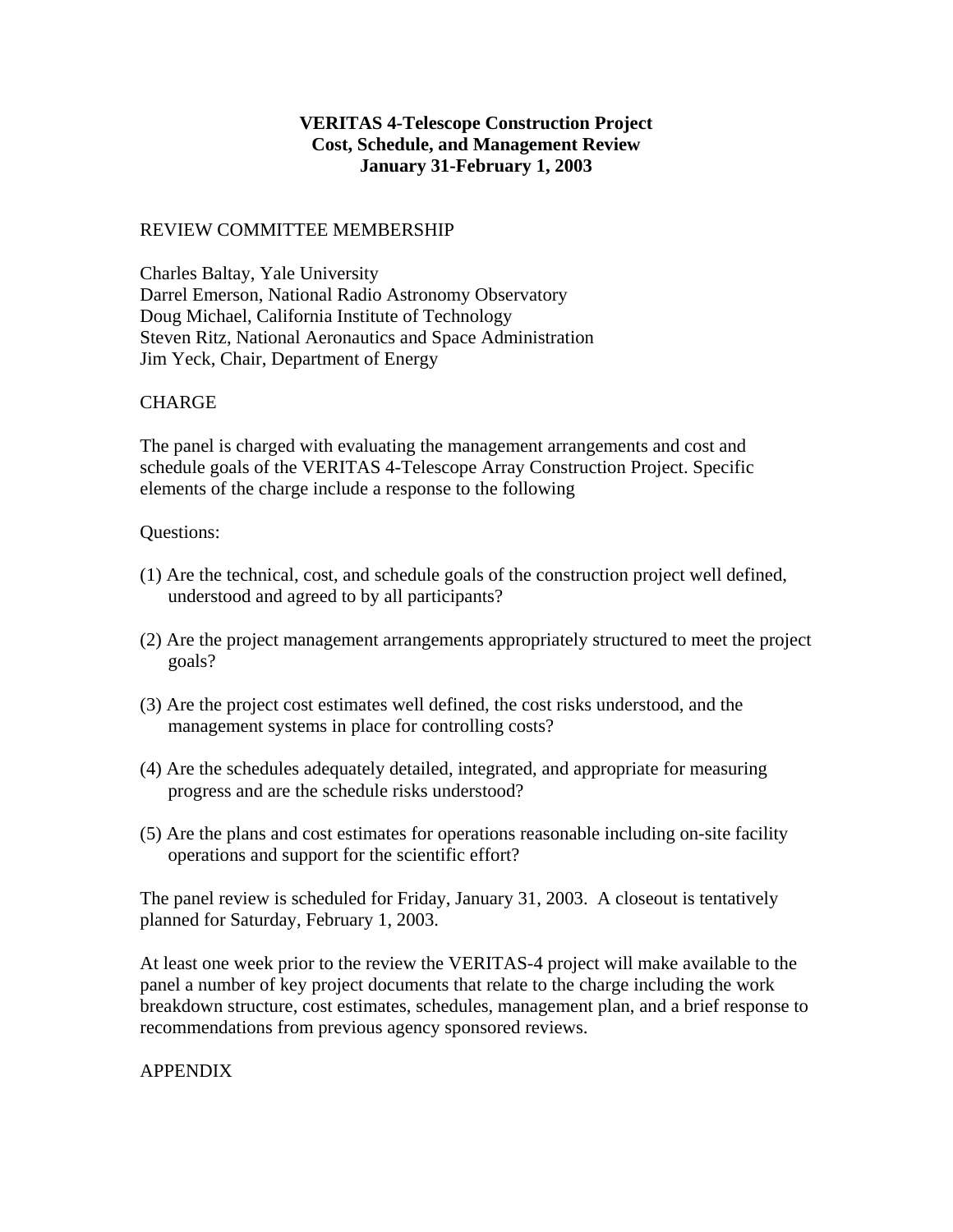As a guide for the review committee, the VERITAS-4 project team is asked to address the following items in their presentation to the panel:

Cost

- 1) The basis of the cost estimates and the uncertainties in these estimates.
- 2) The major areas of cost risk.
- 3) The basis of the contingency estimates.
- 4) A contingency budget that is commensurate with the uncertainties in the cost estimate and the cost risks.

Schedule and Funding

- 1) The key elements of the project schedule and the basis for the task duration estimates.
- 2) The critical path(s) and the schedule float.
- 3) The major areas of schedule risk.
- 4) The reasonableness of the summary schedule, the tracking milestones, and the final project completion milestone.
- 5) The milestones proposed for tracking by the agencies' program managers.
- 6) The cost and obligation plans.

Management

- 1) The management structure and strategy for implementing the project.
- 2) The roles and responsibilities of the project participants.
- 3) The management systems to be used for configuration control, baseline management, and performance measurement.
- 4) The status of the project documentation including management plans, quality assurance procedures, and environmental permits, safety authorizations, and ES&H systems.
- 5) The responses to recommendations to previous reviews sponsored by the agencies.
- 6) The major items of risk, both internal and external to the project.